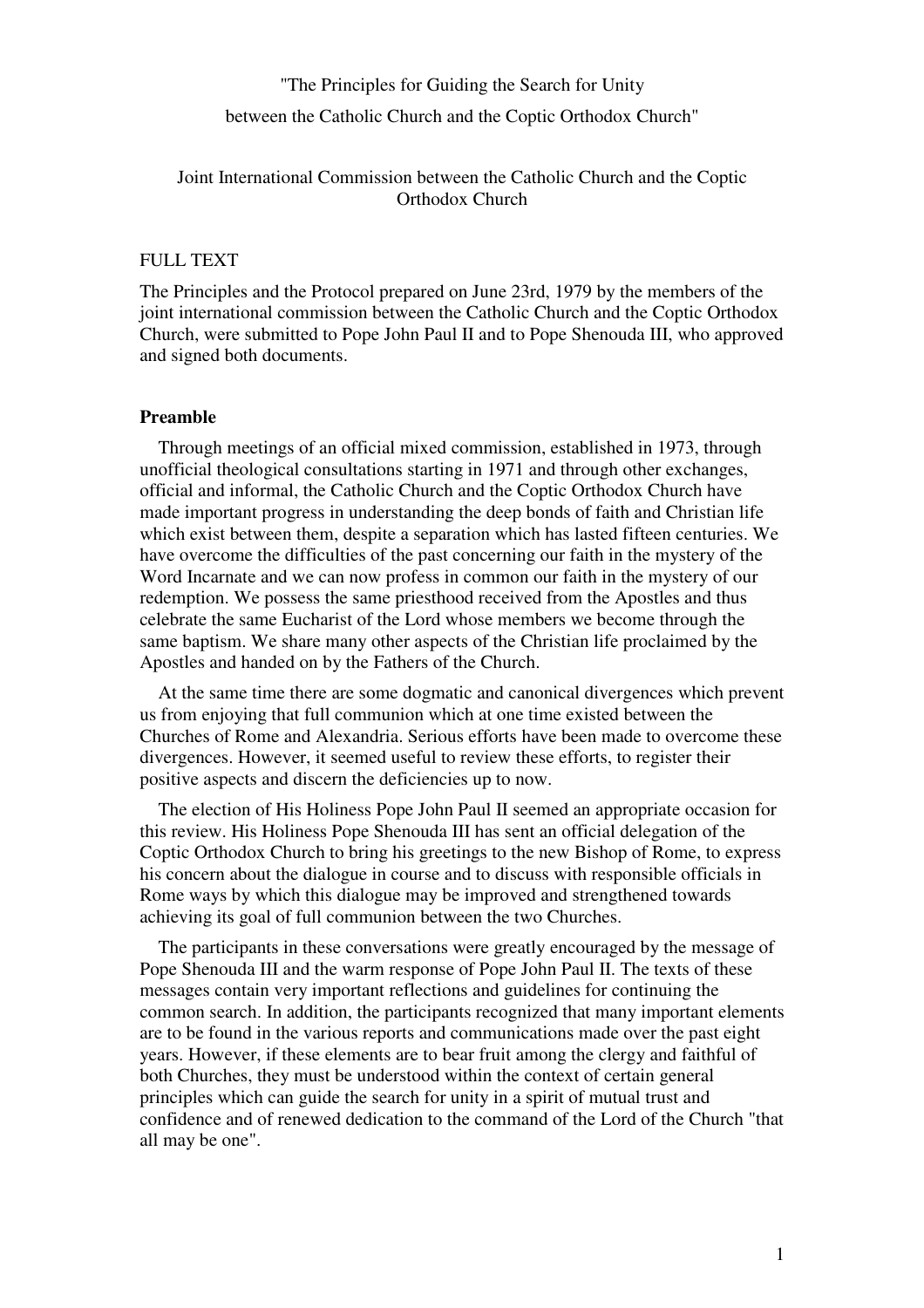These principles are now presented to our Churches with the hope that they will be seriously studied and assimilated by our people, and with the prayer that the Holy Spirit may guide us in applying them effectively to the work which still lies ahead.

The objective of our efforts is a full communion of faith expressing itself in communion in sacramental life and in the harmony of mutual relations between our two sister Churches in the one People of God.

We are two Apostolic Churches in which, by virtue of the Apostolic succession we possess the full sacramental life, particularly the Eucharist, even if Eucharistic communion has not yet been achieved between us in so far as we have not completely resolved the divergences among us.

The resolution of these divergences is all the more important, therefore, in order that our Churches may give more adequate expression to the communion which already exists in an imperfect way among them. Thus they will be able to give more perfect witness to their faith and their life in Christ than they can in their present state of division, since local Catholic Churches everywhere and the Coptic Church will then fully recognize each other as the realization in their places of the one, holy, catholic and apostolic Church.

The unity we envisage in no ways means absorption of one by the other or domination by one over the other. It is at the service of each to help each live better the proper gifts it has received from God's Spirit.

The unity presupposes that our Churches continue to have the right and power to govern themselves according to their own traditions and disciplines.

This legitimate autonomy does not deny the necessity of mutual relations between our Church es, When the Churches live more closely together in communion of faith and mutual charity, they will develop new contacts and patterns of relations which will indicate how to deal with questions of common interest and concern. This process will also help the Churches to arrive to a better understanding of the meaning and extent of primacy in the Church, a concept which exists in both our Churches but about which there remain canonical and doctrinal differences preventing our full communion. In the meantime, important questions of faith, of pastoral problems, of mutual need can be treated by brotherly communications and consultations between the primates or by other means which will be judged useful.

It is in the light of all the foregoing principles that we will seek to resolve the differences which still exist among us concerning our understanding of the structures through which the unity and the integrity of the faith of the Church are to be served.

It is in the perspective of the search for this unity that we understand that the pastoral activity, mutual collaboration and common witness should take place at present in Egypt. None of these can have as their objective the passing of people from one Church to another. They are to serve the entire Christian community in Egypt. It is particularly important therefore that there be frequent and regular contacts between Catholic bishops and religious superiors and those of the Orthodox Church:

- to create an atmosphere of trust and mutual confidence
- to meet the serious pastoral needs of the faithful of both communities
- to avoid misunderstandings which may arise
- to resolve specific cases which could be a source of misunderstanding or friction.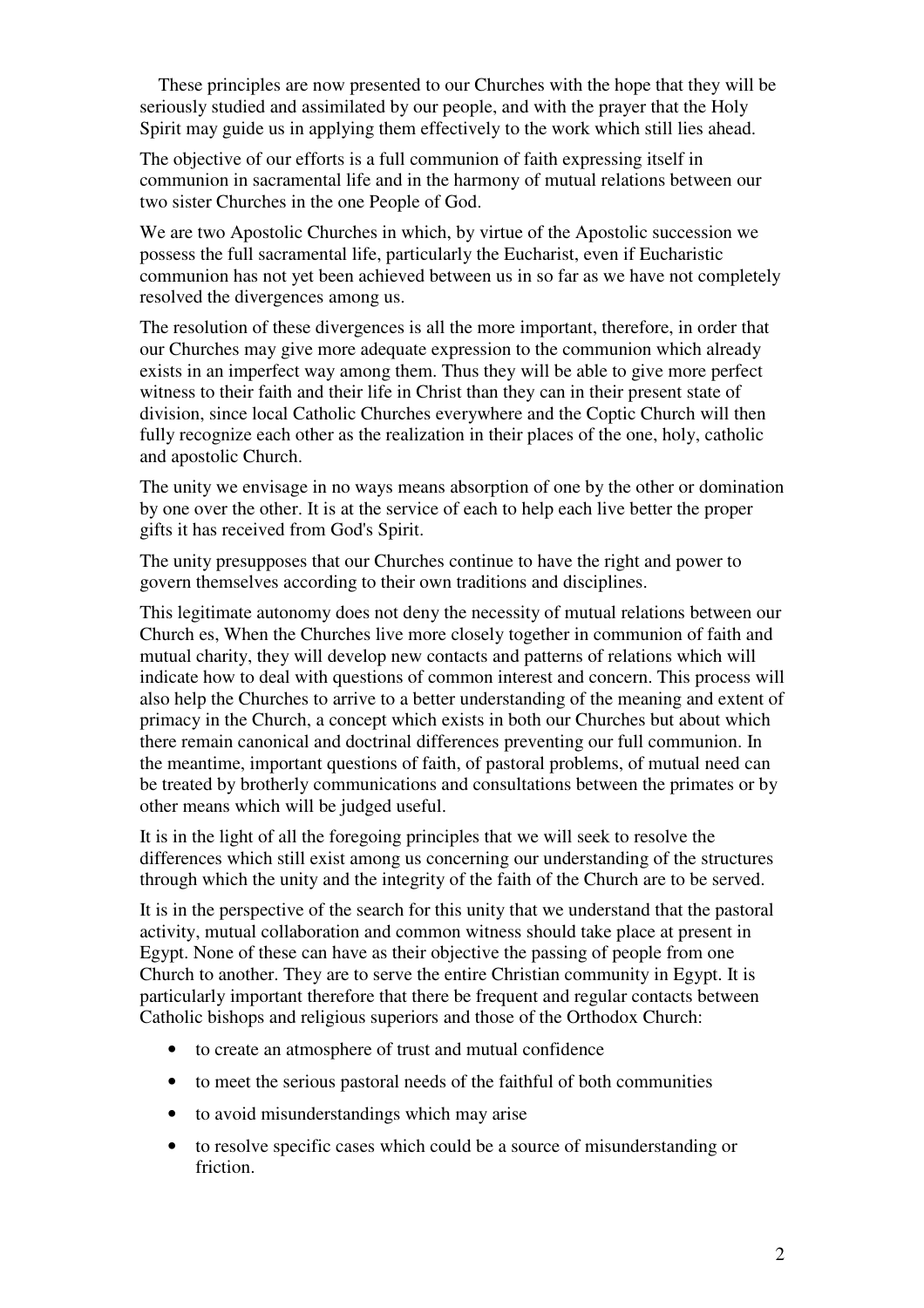Frequent contacts at all levels of Church life will also help avoid words, articles, homilies, instructions and attitudes which might wound each other's Churches, in their leaders or in their faithful.

All this should be guided by and be in conformity with the principles stated in various communications made by the See of Rome to the Catholic Bishops of Egypt and to His Holiness Pope Shenouda III.

Even if we do not adopt all the positions of the other, we should respect those positions as part of the historical heritage of the other and not exclude the possibility of reaching agreement about them.

Once unity is achieved, the richness of the various Christian traditions existing in Egypt would find clear and legitimate expression for the enrichment of all within the one Coptic Church under the leadership of the Pope of Alexandria and Patriarch of the See of St. Mark.

We recognize that unity is God's gift to His Church. Its concrete expression should be in accordance with the living tradition of each Church which allows for new insights and a deeper understanding of how God wishes the Churches to meet the problems presenting themselves to ail Christians today and to serve the world in unity and love.

June 23rd, 1979

## **Protocol**

We request official reaction to the principles by the authorities of both Churches as soon as possible and not later than the end of October. If modifications have been made, a small committee will meet immediately to discuss them and reach a common agreement about them.

The approved document will be communicated by each Church to its bishops and published for the use of other persons and groups affected by it.

We feel that the composition and the functions of the Joint Mixed Commission and the Local Joint Committee need further review and reform.

In the meantime two committees will be formed: one for directing studies and one for guiding practical implications. So that they can meet easily and frequently and be able to adhere to a regular timetable of work, these committees should be small, composed of two or three members from each Church.

Both committees should use freely the services of other experts and not feel that the permanent members must do the bulk of the work.

The committee for practical implications will set up at least three subcommittees: for schools, for social institutions, for pastoral projects. Each of these will have the responsibility to study the possibilities of cooperation in their particular area. They will seek to enlist the support and concrete activity of persons and institutions who can engage in this cooperation. There should be regular and frequent reporting on their work, with a minimum of three times a year.

The committees — with their subcommittees — advise concerned persons about the principles which have been developed at the Rome conversations of June 1979, about the possibilities for concrete action etc. They will help coordinate this action. Where questions may arise about the application or the non-application of the principles